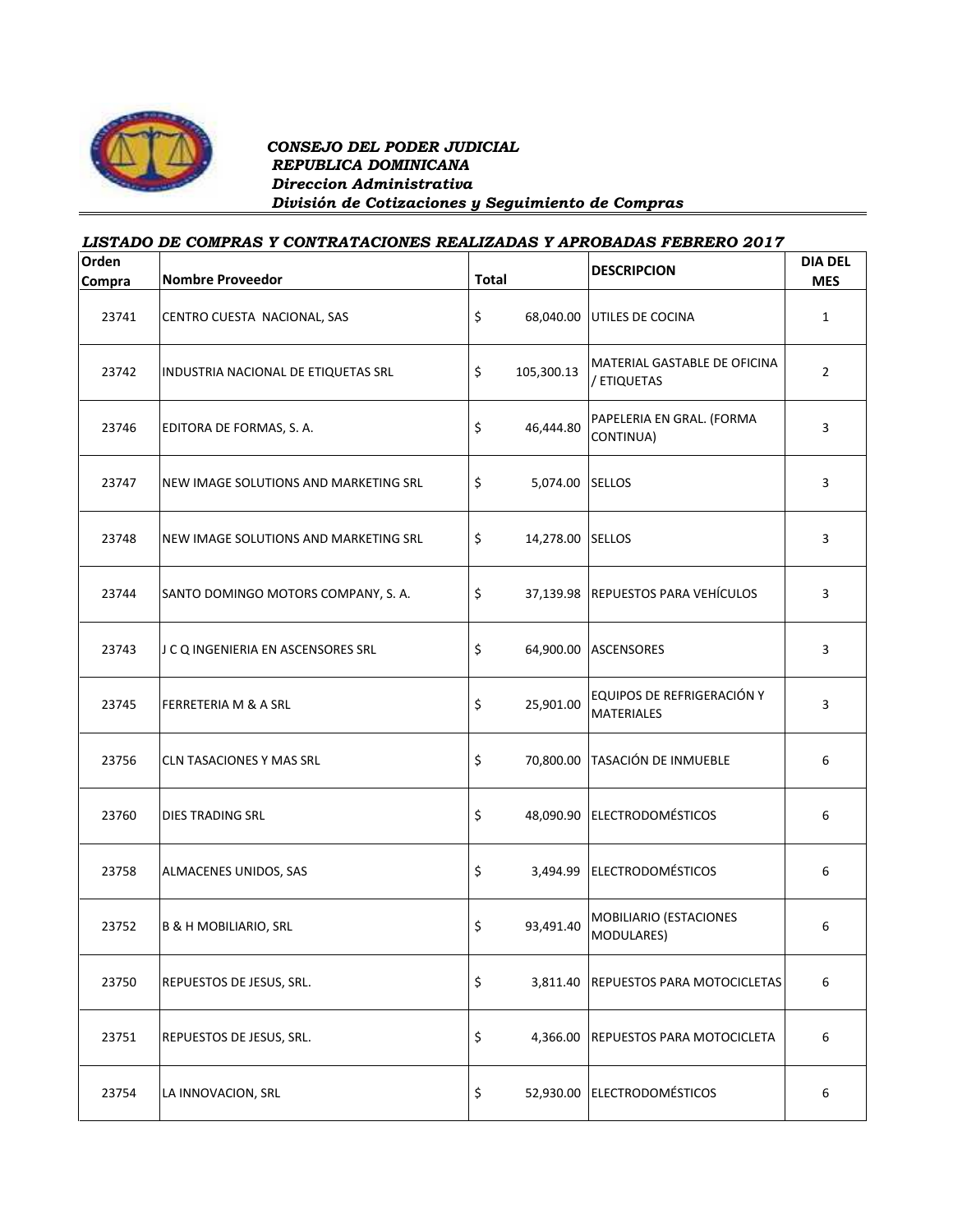| 23763 | REFRICENTRO LOS PRADOS, SRL.             | \$<br>8,240.00   | EQUIPOS DE REFRIGERACIÓN Y<br><b>MATERIALES</b>         | 6              |
|-------|------------------------------------------|------------------|---------------------------------------------------------|----------------|
| 23755 | RADIOCENTRO, S.A.S.                      | \$               | 30,585.60 ELECTRODOMÉSTICOS                             | 6              |
| 23757 | RADIOCENTRO, S.A.S.                      | \$               | 9,194.80 ELECTRODOMÉSTICOS                              | 6              |
| 23759 | MUEBLES OMAR, S. A.                      | \$<br>379,014.73 | <b>MOBILIARIOS</b>                                      | 6              |
| 23762 | MUEBLES OMAR, S. A.                      | \$<br>30,772.04  | <b>MOBILIARIO (SILLONES</b><br>ORTOPÉDICOS)             | 6              |
| 23749 | GRUPO GRM, SRL.                          | \$<br>4,686.96   | PRODUCTOS FERRETEROS/ Y O<br><b>ARTICULOS SEGURIDAD</b> | 6              |
| 23753 | EXODO SOLUCIONES, SRL.                   | \$<br>94,046.00  | <b>TONER</b>                                            | 6              |
| 23761 | FERRETERIA AMERICANA, SAS                | \$<br>55,149.66  | <b>PRODUCTOS FERRETEROS</b>                             | 6              |
| 23765 | PATRONATO NACIONAL DE CIEGOS INC         | \$<br>4,248.00   | <b>MATERIALES GASTABLES DE</b><br>LIMPIEZA              | 7              |
| 23764 | PRICESMART DOMINICANA SRL                | \$<br>7,209.65   | MATERIALES GASTABLES DE<br>LIMPIEZA                     | $\overline{7}$ |
| 23768 | EVERPRINT TECHNOLOGIES DOMINICANA SRL    | \$               | 51,512.38 MATERIAL GASTABLE                             | 7              |
| 23766 | PREVENCION DE INCENDIOS SANO EIRL        | \$<br>5,310.00   | <b>MANTENIMIENTO DE</b><br><b>EXTINTORES</b>            | $\overline{7}$ |
| 23767 | COMPU-OFFICE DOMINICANA SRL              | \$               | 34,837.05   MATERIAL GASTABLE DE OFICINA                | 7              |
| 23769 | SERVICAT SRL                             | \$               | 1,734,600.00 SERVICIOS DE DESLINDE                      | 7              |
| 23776 | SIMPAPEL S R L                           | \$<br>488,850.15 | EQUIPOS TECNOLÓGICOS Y DE<br><b>INFORMÁTICA</b>         | 8              |
| 23774 | LOM OFFICE COMP, SRL                     | \$<br>433,307.80 | PRODUCTO DE GENERACION<br>ELECTRICA (BATERIA P/ UPS)    | 8              |
| 23771 | <b>INVERPACK, SRL</b>                    | \$<br>371,360.16 | EQUIPOS TECNOLOGICOS Y DE<br>INFORM. (TELEFONOS)        | 8              |
| 23775 | <b>DIES TRADING SRL</b>                  | \$<br>139,086.60 | PRODUCTOS FERRETEROS<br>(PLAFON)                        | 8              |
| 23770 | INVERSIONES CORPORATIVAS SALADILLO S R L | \$               | 77,585.00 PAPELERÍA EN GRAL.                            | 8              |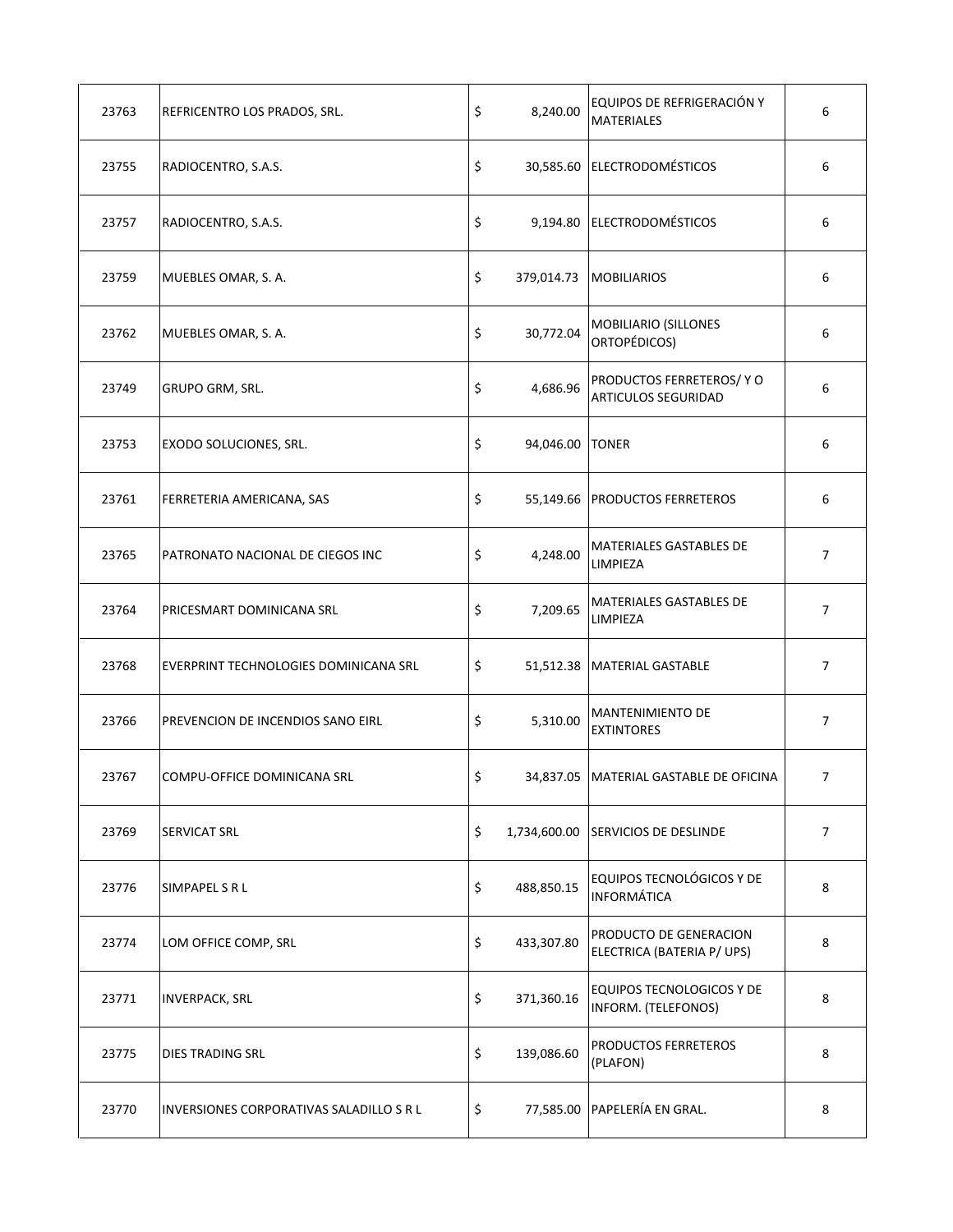| 23772 | LA INNOVACION, SRL                  | \$<br>187,200.00    | <b>ELECTRODOMESTICO</b><br>(DESHUMIDIFICADOR)        | 8  |
|-------|-------------------------------------|---------------------|------------------------------------------------------|----|
| 23773 | GRUPO EMPRESARIAL VIMONT, SRL       | \$<br>203,550.00    | MATERIAL GASTABLE OFICINA<br>(LIBROS DE INSCRIP)     | 8  |
| 23779 | OMEGA TECH, S. A.                   | \$<br>18,209,606.54 | EQUIPOS TECNOLÓGICOS Y DE<br>INFORMÁTICA             | 9  |
| 23787 | PADRON OFFICE SUPPLY SRL            | \$<br>120,898.10    | MATERIAL GASTABLE DE OFICINA                         | 9  |
| 23784 | MUEBLES OMAR, S. A.                 | \$                  | 125,951.52   MOBILIARIO (ARCHIVOS 3 GVTAS)           | 9  |
| 23781 | LA INNOVACION, SRL                  | \$<br>134,400.11    | <b>ELECTRODOMESTICOS</b><br>(BEBEDEROS)              | 9  |
| 23786 | LA INNOVACION, SRL                  | \$<br>126,666.08    | <b>ELECTRODOMESTICOS</b><br>(ABANICOS)               | 9  |
| 23788 | DISTRIBUIDORA SAN MIGUEL SRL        | \$                  | 28,334.16   MATERIAL GASTABLE DE OFICINA             | 9  |
| 23782 | PERSEUS COMERCIAL, SRL              | \$<br>33,414.30     | <b>ELECTRODOMESTICOS</b><br>(MICROONDA IND)          | 9  |
| 23780 | AMANA COMERCIAL, SRL                | \$<br>176,668.42    | <b>ELECTRODOMESTICOS</b><br>(MICROONDAS, NEVERAS)    | 9  |
| 23785 | AMANA COMERCIAL, SRL                | \$<br>310,189.67    | ELECTRODOMESTICO (ABANICOS)                          | 9  |
| 23777 | CENTRO CUESTA NACIONAL, SAS         | \$<br>7,836.30      | <b>ALIMENTOS Y BEBIDAS</b>                           | 9  |
| 23778 | CENTRO CUESTA NACIONAL, SAS         | \$                  | 7,863.58 ALIMENTOS Y BEBIDAS                         | 9  |
| 23783 | <b>MUEBLES VISMEL SRL</b>           | \$<br>240,336.50    | MOBILIARIO (ARCHIVOS)                                | 9  |
| 23791 | <b>GLOBAL IMAGING PRODUCTS, SRL</b> | \$<br>7,906.00      | SERVICIO DE REPARACION DE<br><b>IMPRESORA</b>        | 10 |
| 23789 | CENTRO CUESTA NACIONAL, SAS         | \$<br>42,180.00     | UTILES DE COCINA                                     | 10 |
| 23790 | GRUPO GRM, SRL.                     | \$<br>9,829.40      | PRODUCTO DE GENERACION<br>ELECTRICA (AGUA DESTILADA) | 10 |
| 23796 | INDUSTRIAS BANILEJAS, SAS           | \$<br>111,337.89    | <b>ALIMENTOS Y BEBIDAS</b>                           | 13 |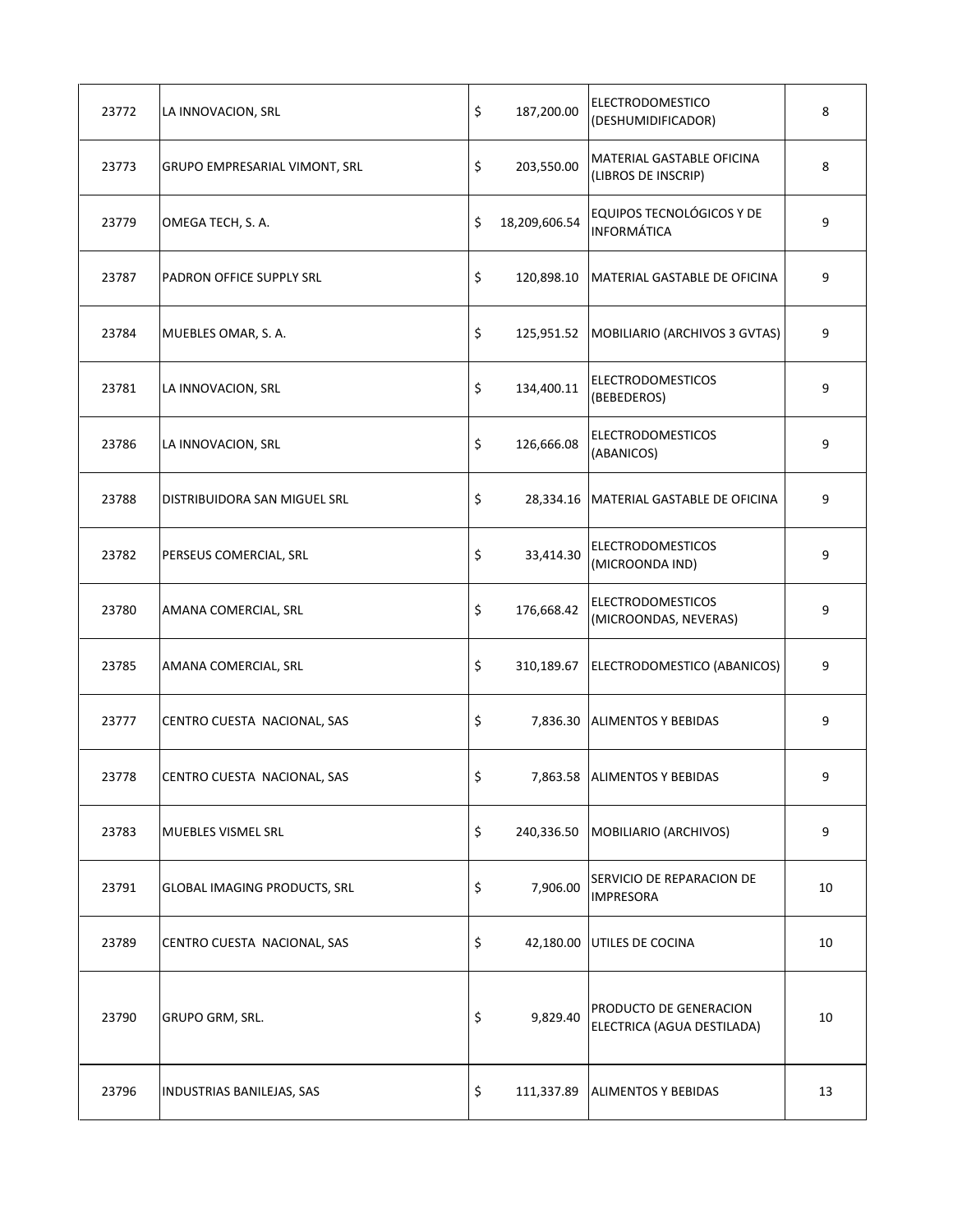| 23802 | METRO TECNOLOGIA SRL                                 | \$                      | 3,758.30 TURNOMATIC                                  | 13 |
|-------|------------------------------------------------------|-------------------------|------------------------------------------------------|----|
| 23801 | DISTRIBUIDORA SAN MIGUEL SRL                         | \$                      | 6,372.00 MATERIAL GASTABLE DE OFICINA                | 13 |
| 23800 | SKAGEN, SRL                                          | \$                      | 7,611.00 MOBILIARIO                                  | 13 |
| 23792 | CENTRO CUESTA NACIONAL, SAS                          | \$                      | 27,150.00 UTILES DE COCINA                           | 13 |
| 23793 | CENTRO CUESTA NACIONAL, SAS                          | \$                      | 10,771.00 UTILES DE COCINA                           | 13 |
| 23794 | CENTRO CUESTA NACIONAL, SAS                          | \$                      | 11,975.60 ALIMENTOS Y BEBIDAS                        | 13 |
| 23795 | CENTRO CUESTA NACIONAL, SAS                          | \$                      | 19,539.40 ALIMENTOS Y BEBIDAS                        | 13 |
| 23798 | <b>ACTUALIDADES VD, SRL</b>                          | \$<br>2,269.78 SILLERÍA |                                                      | 13 |
| 23797 | <b>B &amp; H MOBILIARIO, SRL</b>                     | \$                      | 95,165.82 MOBILIARIO                                 | 13 |
| 23803 | SERVICIOS KAMINO SRL                                 | \$<br>35,400.00         | <b>FUMIGACIÓN</b>                                    | 13 |
| 23799 | V ENERGY, S.A.                                       | \$<br>750,000.00        | <b>COMBUSTIBLE</b>                                   | 13 |
| 23808 | <b>GLOBAL IMAGING PRODUCTS, SRL</b>                  | \$<br>35,341.00         | SERVICIO DE MANTENIMIENTO<br>DE EQUIPOS (IMPRESORAS) | 14 |
| 23811 | SIMPAPEL S R L                                       | \$<br>137,597.44        | <b>EQUIPOS TECNOLOGICOS Y DE</b><br>INFORMATICA      | 14 |
| 23806 | PERFECT PEST CONTROL, SRL                            | \$                      | 24,980.01 FUMIGACIÓN                                 | 14 |
| 23805 | PRODIMPA, S.R.L.                                     | \$                      | 71,779.48   MATERIAL GASTABLE DE OFICINA             | 14 |
| 23809 | P & V MOVIL COMERCIAL, SRL                           | \$                      | 55,334.92 PRODUCTOS DE EBANISTERIA                   | 14 |
| 23810 | OMEGA TECH, S. A.                                    | \$<br>1,038,439.94      | EQUIPOS TECNOLOGICO Y DE<br><b>INFORMATICA</b>       | 14 |
| 23804 | IMPORTADORA DOPEL, SRL.                              | \$<br>10,289.60 SELLOS  |                                                      | 14 |
| 23807 | EVALUACIONES PSICOLOGICAS SISTEMICAS (EPSI),<br>EIRL | \$                      | 136,233.95 PRUEBAS PSICOMÉTRICAS                     | 14 |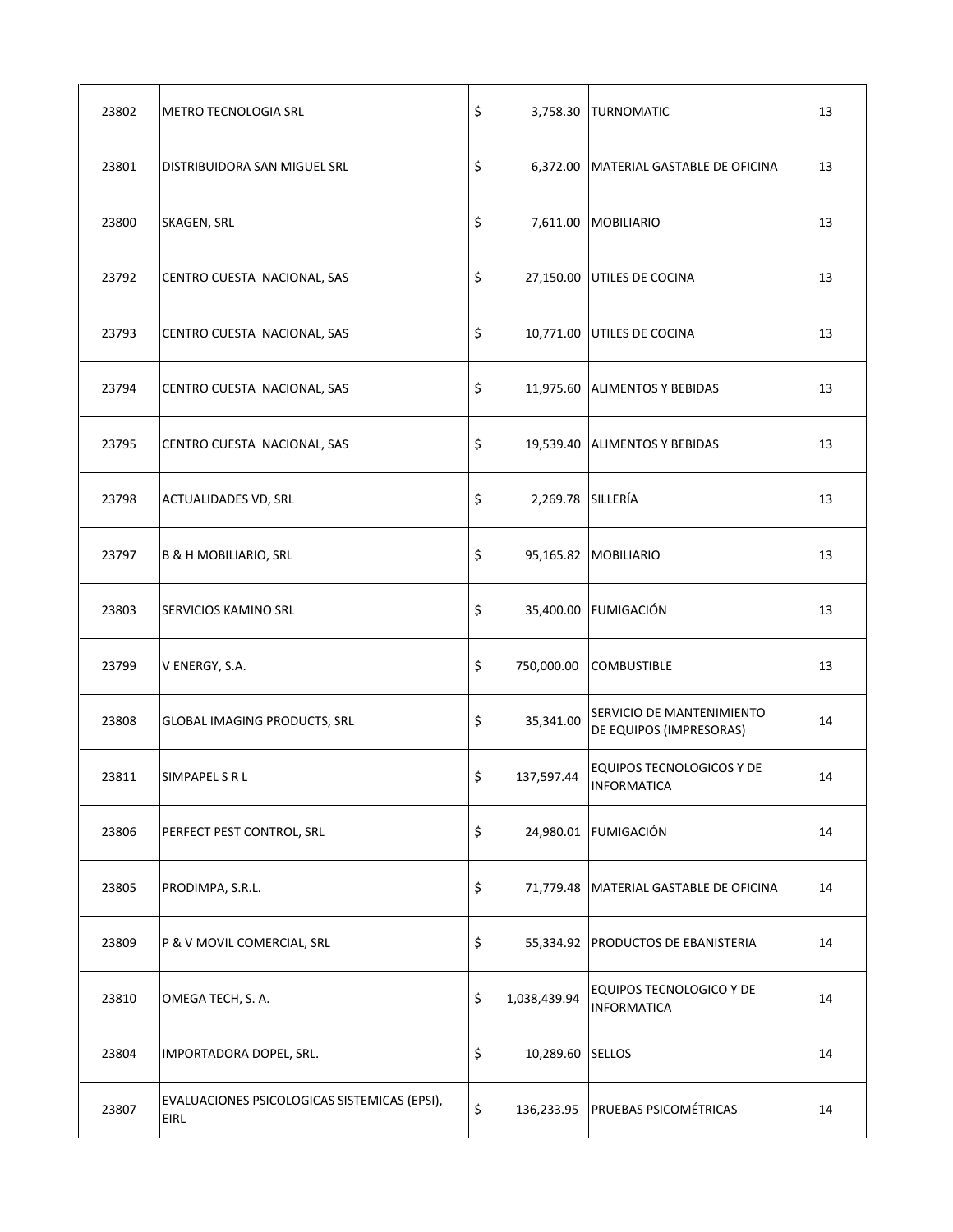| 23812 | UNIDAD TECNOLOGICA DOMINICANA, SRL        | \$<br>41,109.31          | <b>EQUIPOS TECNOLOGICOS Y DE</b><br><b>INFORMATICA</b>       | 15 |
|-------|-------------------------------------------|--------------------------|--------------------------------------------------------------|----|
| 23815 | <b>EMPRESAS INTEGRADAS S A S</b>          | \$                       | 171,747.82   MAT. LIMPIEZA Y DESECHABLE                      | 15 |
| 23813 | HERMOSILLO COMERCIAL SRL                  | \$<br>518,292.01         | MAT. DE LIMPIEZA Y<br><b>DESECHABLES</b>                     | 15 |
| 23814 | FERRETERIA GOFAM S R L                    | \$<br>194,494.77         | MAT. LIMPIEZA Y DESECHABLE                                   | 15 |
| 23819 | CENTRO CUESTA NACIONAL, SAS               | \$<br>6,750.00           | UTILES DE COCINA                                             | 16 |
| 23816 | EMPRESAS INTEGRADAS S A S                 | \$<br>469,640.00         | EQ. GENERACION ELECTRICA/<br><b>BATERIAS</b>                 | 16 |
| 23817 | OHTSU DEL CARIBE SRL                      | \$<br>28,044.16          | REPUESTOS PARA<br>VEHICULOS/GOMAS                            | 16 |
| 23818 | MARIA DEL CARMEN DE LOS SANTOS            | \$                       | 35,046.00 ALIMENTOS Y BEBIDAS                                | 16 |
| 23824 | SOLUCIONES DRB SRL                        | \$<br>26,550.00          | SERVICIO DE ENMARCADO DE<br><b>AFICHES</b>                   | 17 |
| 23825 | CENTRO ESPECIALIZADO DE COMPUTACION, SRL. | \$                       | 18,400.11 TEXTILES/MOCHILAS                                  | 17 |
| 23820 | LOGOMARCA, S. A.                          | \$<br>4,622.06 SELLOS    |                                                              | 17 |
| 23831 | SKAGEN, SRL                               | \$                       | 97,429.65   MOBILIARIO (ESCRITORIOS)                         | 17 |
| 23823 | GRUPO GRM, SRL.                           | \$<br>2,194.80           | PRODUCTOS FERRETEROS/FAJA<br>LUMBAR                          | 17 |
| 23830 | P & V MOVIL COMERCIAL, SRL                | \$<br>181,130.00         | <b>EQUIPOS TECNOLOGICOS Y DE</b><br>INFORMATICA (TRITURADORA | 17 |
| 23826 | EDITORA DEL CARIBE, SA                    | \$                       | 62,828.86 PUBLICACION                                        | 17 |
| 23827 | EDITORA LISTIN DIARIO S A                 | \$                       | 68,987.52 PUBLICACION                                        | 17 |
| 23821 | MUEBLES OMAR, S. A.                       | \$<br>29,886.39 SILLERIA |                                                              | 17 |
| 23822 | OD DOMINICANA CORP                        | \$<br>13,216.02          | MATERIAL GASTABLE DE<br>OFICINA/LABELS                       | 17 |
| 23828 | SUPLIDORA GOMEZ PEREZ SUGOPECA SRL        | \$                       | 1,781.80   MATERIAL GASTABLE DE OFICINA                      | 17 |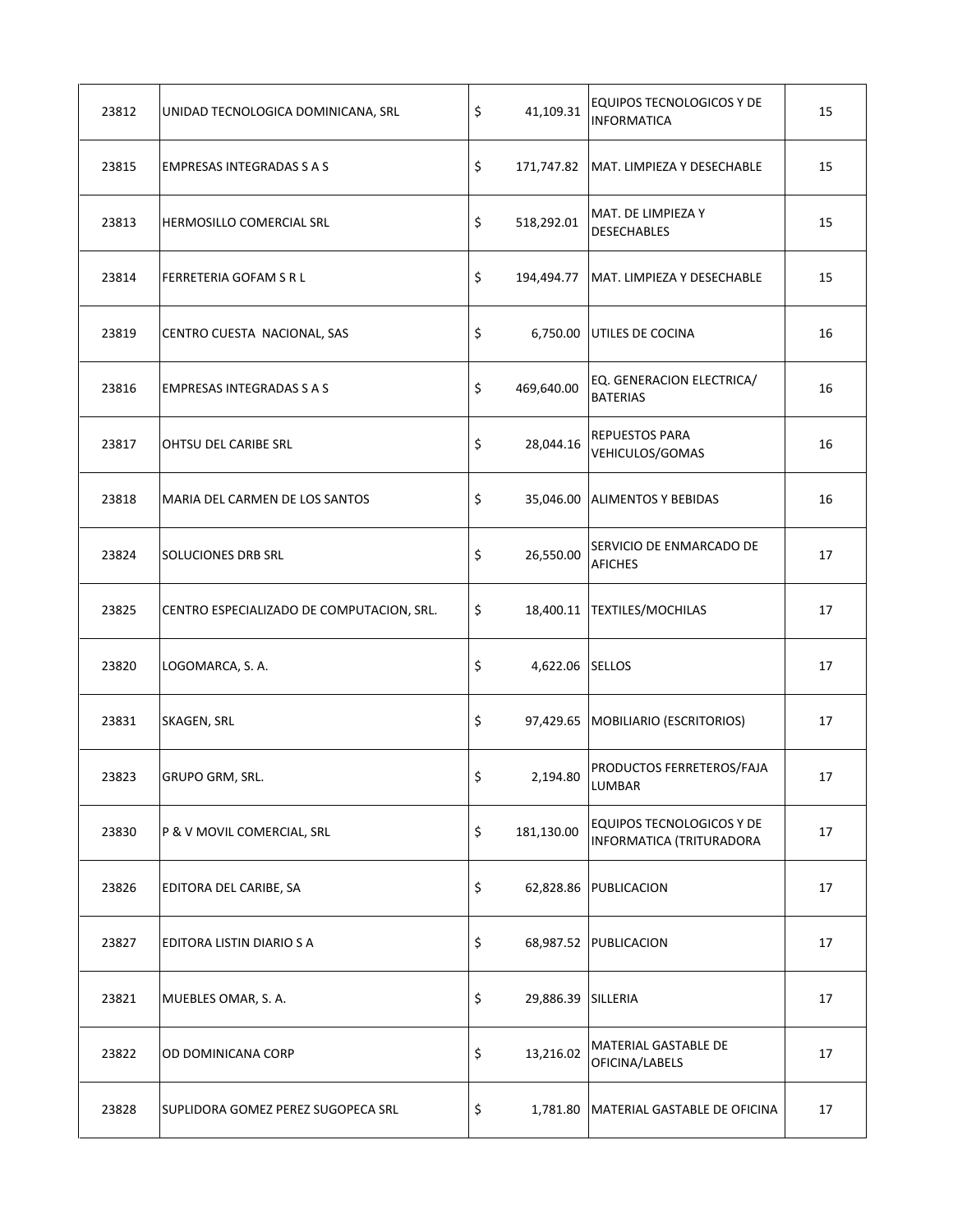| 23829 | COMPU-OFFICE DOMINICANA SRL                            | \$<br>43,331.35            | MATERIAL GASTABLE DE OF Y<br><b>ARTICULOS</b>                | 17 |
|-------|--------------------------------------------------------|----------------------------|--------------------------------------------------------------|----|
| 23839 | REFRICENTRO BOLIVAR Y ARIAS SRL                        | \$<br>277,250.00           | EQUIPO DE REFRIGERACION                                      | 20 |
| 23835 | <b>B &amp; H MOBILIARIO, SRL</b>                       | \$                         | 75,232.08 MOBILIARIO (ESCRITORIO)                            | 20 |
| 23836 | JJ ELECTRIC, S. A.                                     | \$<br>271,400.00           | PRODUCTO DE GENERACION<br>ELECTRICA (LAMPARA)                | 20 |
| 23834 | OFFICE SEAT, SRL                                       | \$<br>8,779.20             | MOBILIARIO (MESA PLASTICA<br>PLEGADIZA)                      | 20 |
| 23833 | MUEBLES OMAR, S. A.                                    | \$<br>26,179.36            | MOBILIARIO (MESA REDONDA P/<br>CONFERENCIA)                  | 20 |
| 23832 | <b>ACTUALIDADES VD, SRL</b>                            | \$<br>32,229.34            | MOBILIARIO (MESA P/ COMPUT.,<br>SILLA PLASTICA)              | 20 |
| 23840 | <b>REFRICOMFORT SRL</b>                                | \$<br>106,649.99           | <b>EQUIPO DE REFRIGERACION</b>                               | 20 |
| 23837 | REFRIPARTES, S. A.                                     | \$<br>820,995.00           | EQUIPO DE REFRIGERACION Y<br><b>MATERIALES</b>               | 20 |
| 23838 | REFRICENTRO LOS PRADOS, SRL.                           | \$<br>455,000.00           | <b>EQUIPO DE REFRIGERACION</b>                               | 20 |
| 23847 | REFRICENTRO LOS PRADOS, SRL.                           | \$<br>54,560.00            | <b>EQUIPOS DE</b><br>REFRIGERACION/SOLO<br><b>MATERIALES</b> | 21 |
| 23843 | R S D REMANUFACTURE SOLUTIONS DOMINICANA<br><b>SRL</b> | \$<br>376,951.00           | <b>TONERES</b>                                               | 21 |
| 23842 | TONER DEPOT INTERNATIONAL A. R. C., SRL,               | \$<br>476,971.86   TONERES |                                                              | 21 |
| 23845 | GRUPO GRM, SRL.                                        | \$                         | 23,933.94   MATERIALES FERRETEROS                            | 21 |
| 23848 | FRIOMASTER, S. A.                                      | \$<br>11,800.00            | <b>EQUIPOS DE</b><br>REFRIGERACION/SOLO<br><b>MATERIALES</b> | 21 |
| 23851 | <b>METRO TECNOLOGIA SRL</b>                            | \$<br>117,716.80           | <b>ARTICULOS DE</b><br>OFICINA/TURNOMATIC                    | 21 |
| 23844 | DIES TRADING SRL                                       | \$                         | 16,826.80 PRODUCTOS FERRETEROS                               | 21 |
| 23841 | EVERPRINT TECHNOLOGIES DOMINICANA SRL                  | \$<br>26,290.40   TONERES  |                                                              | 21 |
| 23850 | AIRES DOMINICANOS, SRL                                 | \$<br>12,099.97            | <b>EQUIPOS DE</b><br>REFRIGERACION/SOLO<br><b>MATERIALES</b> | 21 |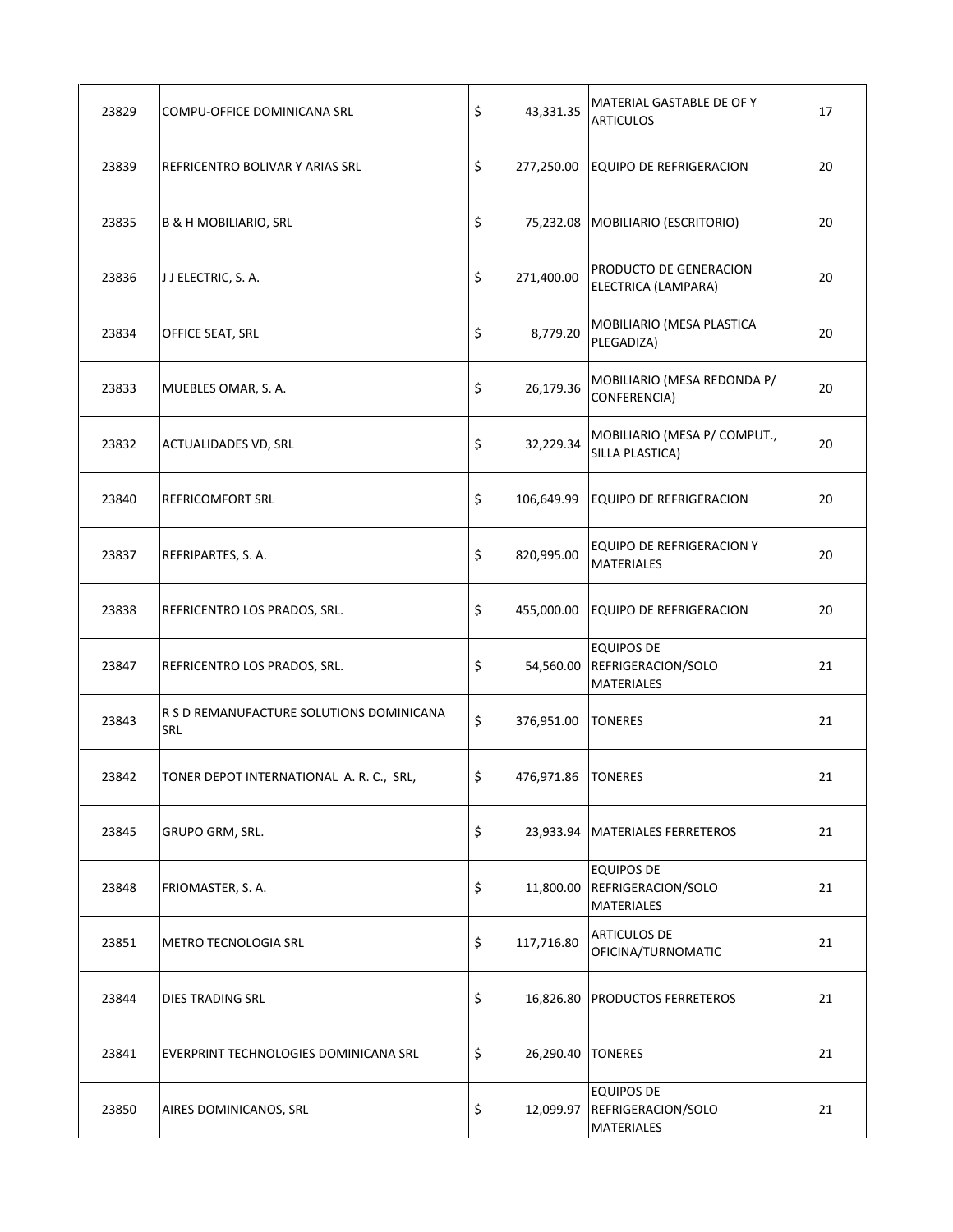| 23846 | FERRETERIA M & A SRL                      | \$                 | 52,749.85 PRODUCTOS FERRETEROS                               | 21 |
|-------|-------------------------------------------|--------------------|--------------------------------------------------------------|----|
| 23849 | FERRETERIA M & A SRL                      | \$<br>29,620.95    | <b>EQUIPOS DE</b><br>REFRIGERACION/SOLO<br><b>MATERIALES</b> | 21 |
| 23852 | R & S INTERNACIONAL SRL                   | \$<br>8,614.00     | <b>FUMIGACION</b>                                            | 22 |
| 23855 | BELTREZ DECORAUTO SRL                     | \$<br>12,900.00    | LAMINADO DE CRISTALES PARA<br><b>AUTOBUS</b>                 | 22 |
| 23860 | DISTRIBUIDORA O & B SRL                   | \$                 | 52,120.60 TEXTILES/ALFOMBRA                                  | 22 |
| 23853 | <b>B &amp; H MOBILIARIO, SRL</b>          | \$<br>74,493.99    | MOBILIARIO (ESTACIONES<br>MODULARES)                         | 22 |
| 23858 | PAPELERIA Y SUMINISTRO EN GENERAL SRL     | \$<br>37,736.40    | <b>ARTICULOS DE</b><br>OFICINA/TRITURADORA                   | 22 |
| 23854 | FERRETERIA AMERICANA, SAS                 | \$<br>1,770.00     | PRODUCTOS FERRETEROS/BASE<br>DE TV                           | 22 |
| 23856 | HILARIO MALAQUIAS, SRL.                   | \$<br>129,564.00   | <b>TEXTILES/UNIFORMES</b>                                    | 22 |
| 23859 | MARGRAF, SRL                              | \$<br>14,750.00    | MATERIAL GASTABLE DE<br>OFICINA/CARATULAS                    | 22 |
| 23857 | <b>REFRICOMFORT SRL</b>                   | \$<br>2,800.00     | <b>EQUIPOS DE REFRIGERACION</b><br><b>SOLO MATERIALES</b>    | 22 |
| 23869 | PERSEUS COMERCIAL, SRL                    | \$<br>26,156.67    | MATERIALES FERRETEROS                                        | 23 |
| 23875 | MARIA DEL CARMEN DE LOS SANTOS            | \$                 | 10,384.00 ALIMENTOS Y BEBIDAS                                | 23 |
| 23862 | CENTRO ESPECIALIZADO DE COMPUTACION, SRL. | \$<br>7,728,056.00 | EQUIPOS TECNOLOGICOS E<br><b>INFORMATICOS</b>                | 23 |
| 23861 | TONOS & COLORES SRL                       | \$                 | 57,379.32 PINTURA Y MATERIALES                               | 23 |
| 23873 | INDUSTRIAS BANILEJAS, SAS                 | \$                 | 71,248.65 ALIMENTOS Y BEBIDAS                                | 23 |
| 23874 | <b>GRUPO GRM, SRL.</b>                    | \$                 | 6,414.48 PRODUCTOS FERRETEROS                                | 23 |
| 23866 | OFFITEK, SRL                              | \$<br>156,100.63   | MATERIAL GASTABLE DE OFICINA                                 | 23 |
| 23865 | OD DOMINICANA CORP                        | \$<br>120,950.65   | MATERIAL GASTABLE DE OFICINA                                 | 23 |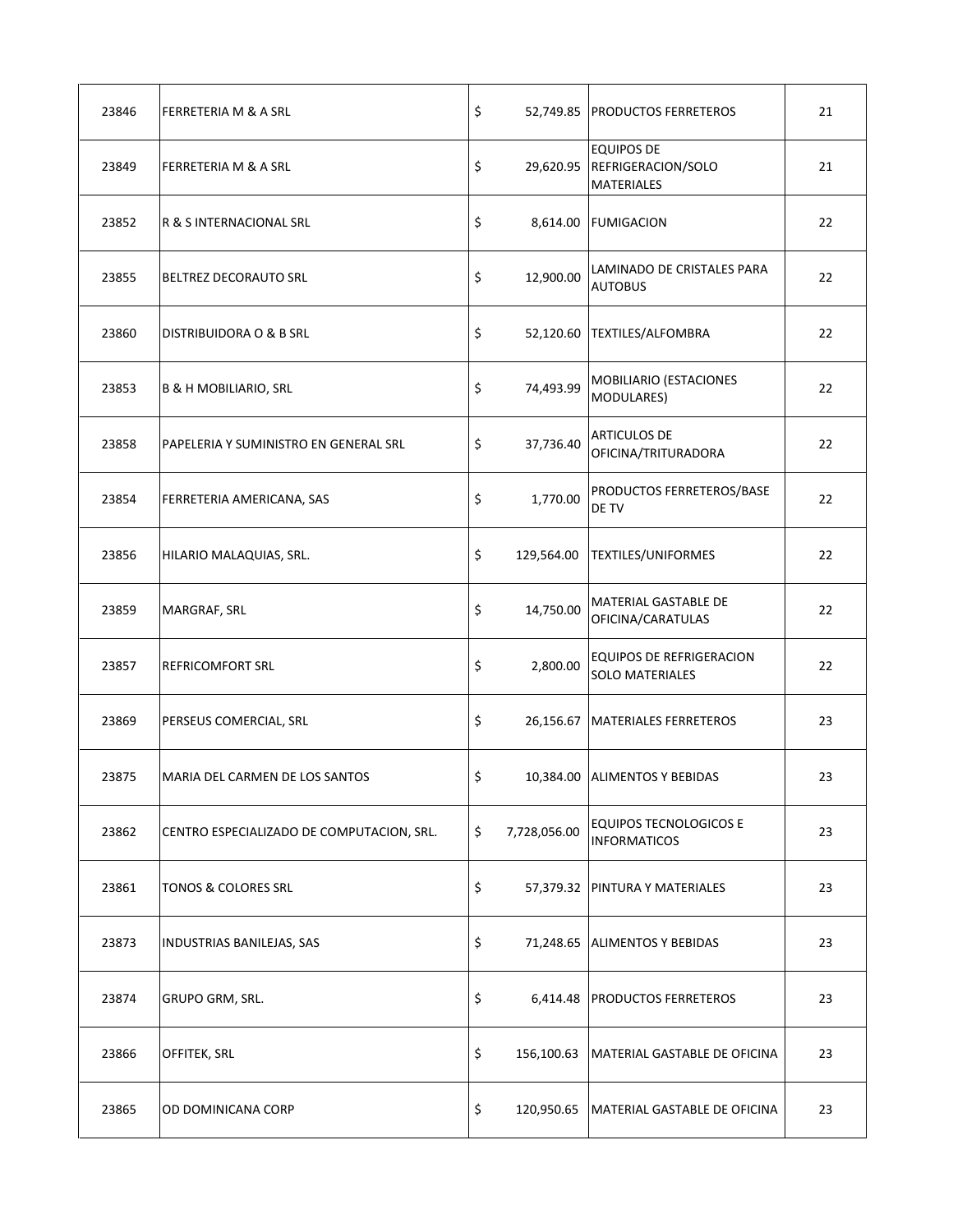| 23872 | CENTRO CUESTA NACIONAL, SAS               | \$               | 35,935.20 ALIMENTOS Y BEBIDAS                                | 23 |
|-------|-------------------------------------------|------------------|--------------------------------------------------------------|----|
| 23871 | CENTRO CUESTA NACIONAL, SAS               | \$               | 29,040.00 UTILES DE COCINA                                   | 23 |
| 23863 | <b>MADISON IMPORT S R L</b>               | \$<br>186,550.21 | <b>EQUIPOS DE</b><br>REFRIGERACION/SOLO<br><b>MATERIALES</b> | 23 |
| 23868 | EVERPRINT TECHNOLOGIES DOMINICANA SRL     | \$               | 51,512.38   MATERIAL GASTABLE                                | 23 |
| 23870 | <b>MADERERA MARIO SRL</b>                 | \$<br>35,840.00  | PRODUCTOS FERRETEROS<br>/MADERA                              | 23 |
| 23867 | COMPU-OFFICE DOMINICANA SRL               | \$               | 34,837.05 MATERIAL GASTABLE DE OFICINA                       | 23 |
| 23864 | <b>COMERCIAL MUMA SRL</b>                 | \$<br>379,452.13 | <b>EQUIPOS DE REFRIGERACION</b>                              | 23 |
| 23883 | FERRETERIA M & A SRL                      | \$<br>124,448.70 | PRODUCTOS FERRETEROS<br>(DUCTERIA)                           | 24 |
| 23877 | <b>GLOBAL IMAGING PRODUCTS, SRL</b>       | \$<br>95,521.00  | SERVICIO DE REPARACION DE<br><b>IMPRESORAS</b>               | 24 |
| 23881 | JMART ELECTRO INDUSTRIAL, SRL             | \$               | 37,111.00 PRODUCTO DE EBANISTERIA                            | 24 |
| 23879 | CENTRO CUESTA NACIONAL, SAS               | \$               | 12,664.33 ALIMENTOS Y BEBIDAS                                | 24 |
| 23880 | CENTRO CUESTA NACIONAL, SAS               | \$               | 37,102.60 ALIMENTOS Y BEBIDAS                                | 24 |
| 23886 | EDITORA DEL CARIBE, SA                    | \$               | 62,828.86 PUBLICACION                                        | 24 |
| 23876 | P & V MOVIL COMERCIAL, SRL                | \$               | 25,493.90 PRODUCTOS FERRETEROS                               | 24 |
| 23882 | GRUPO GRM, SRL.                           | \$               | 30,882.96 PRODUCTO DE EBANISTERIA                            | 24 |
| 23885 | EDITORA LISTIN DIARIO S A                 | \$               | 68,987.52 PUBLICACION                                        | 24 |
| 23888 | FERRETERIA AMERICANA, SAS                 | \$<br>4,803.38   | PRODUCTOS FERRETEROS<br>(DUCTERIA)                           | 24 |
| 23884 | CENTRO ESPECIALIZADO DE COMPUTACION, SRL. | \$<br>984,296.93 | EQUIPOS TECNOLOGICOS Y DE<br><b>INFORMATICA</b>              | 24 |
| 23889 | CENTRO ESPECIALIZADO DE COMPUTACION, SRL. | \$<br>633,139.67 | <b>EQUIPOS TECNOLOGICOS E</b><br><b>INFORMATICOS</b>         | 24 |